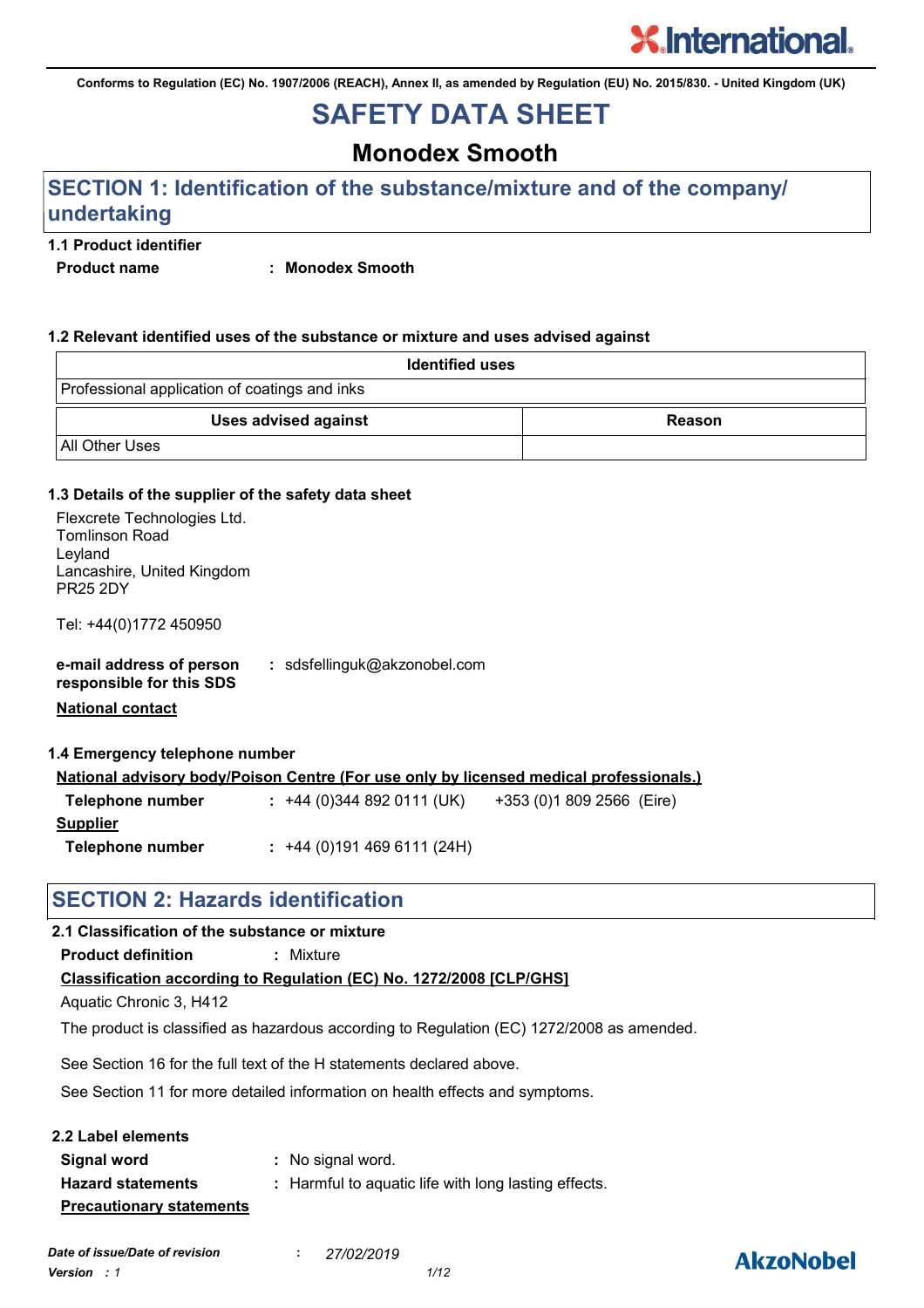# **SECTION 2: Hazards identification**

| General                                                                                                                                                  | : Not applicable.                                                                                                                                                                                                                                                                          |
|----------------------------------------------------------------------------------------------------------------------------------------------------------|--------------------------------------------------------------------------------------------------------------------------------------------------------------------------------------------------------------------------------------------------------------------------------------------|
| <b>Prevention</b>                                                                                                                                        | : Avoid release to the environment.                                                                                                                                                                                                                                                        |
| <b>Response</b>                                                                                                                                          | : Not applicable.                                                                                                                                                                                                                                                                          |
| <b>Storage</b>                                                                                                                                           | : Not applicable.                                                                                                                                                                                                                                                                          |
| <b>Disposal</b>                                                                                                                                          | : Dispose of contents and container in accordance with all local, regional, national<br>and international regulations.                                                                                                                                                                     |
| <b>Supplemental label</b><br>elements                                                                                                                    | : Contains reaction mass of: 5-chloro-2-methyl-4-isothiazolin-3-one [EC no.<br>247-500-7] and 2-methyl-2H-isothiazol-3-one [EC no. 220-239-6] (3:1) and 1,<br>2-benzisothiazol-3(2H)-one. May produce an allergic reaction.<br>Wear appropriate respirator when ventilation is inadequate. |
| <b>Annex XVII - Restrictions</b><br>on the manufacture,<br>placing on the market and<br>use of certain dangerous<br>substances, mixtures and<br>articles | : Not applicable.                                                                                                                                                                                                                                                                          |

|  | 2.3 Other hazards |  |
|--|-------------------|--|
|--|-------------------|--|

**Other hazards which do : not result in classification** : None known.

# **SECTION 3: Composition/information on ingredients**

| 3.2 Mixtures                                                                                                                                              | : Mixture                                               |                  |                                                                                                                                                                                                                                                              |                    |             |
|-----------------------------------------------------------------------------------------------------------------------------------------------------------|---------------------------------------------------------|------------------|--------------------------------------------------------------------------------------------------------------------------------------------------------------------------------------------------------------------------------------------------------------|--------------------|-------------|
| <b>Product/ingredient</b><br>name                                                                                                                         | <b>Identifiers</b>                                      | $%$ by<br>weight | <b>Classification</b><br><b>Regulation (EC) No.</b><br>1272/2008 [CLP]                                                                                                                                                                                       | <b>Nota</b><br>(s) | <b>Type</b> |
| 1,2-benzisothiazol-3<br>$(2H)$ -one                                                                                                                       | EC: 220-120-9<br>CAS: 2634-33-5<br>Index: 613-088-00-6  | < 0.05           | Acute Tox. 4, H302<br>Skin Irrit. 2, H315<br>Eye Dam. 1, H318<br>Skin Sens. 1, H317<br>Aquatic Acute 1, H400 (M=10)<br>Aquatic Chronic 1, H410 (M=10)                                                                                                        |                    | $[1]$       |
| 3-iodo-2-propynyl<br>butylcarbamate                                                                                                                       | EC: 259-627-5<br>CAS: 55406-53-6<br>Index: 616-212-00-7 | < 0.1            | Acute Tox. 4, H302<br>Acute Tox. 3, H331<br>Eye Dam. 1, H318<br>Skin Sens. 1, H317<br>STOT RE 1, H372 (larynx)<br>Aquatic Acute 1, H400 (M=10)<br>Aquatic Chronic 1, H410 (M=1)                                                                              |                    | $[1]$       |
| reaction mass of:<br>5-chloro-2-methyl-<br>4-isothiazolin-3-one<br>[EC no. 247-500-7]<br>and 2-methyl-2H-<br>isothiazol-3-one [EC<br>no. 220-239-6] (3:1) | CAS: 55965-84-9<br>Index: 613-167-00-5                  | < 0.0015         | Acute Tox. 3, H301<br>Acute Tox. 3, H311<br>Acute Tox. 3, H331<br>Skin Corr. 1B, H314<br>Skin Sens. 1, H317<br>Aquatic Acute 1, H400 (M=1)<br>Aquatic Chronic 1, H410 (M=1)<br>See Section 16 for the<br>full text of the H<br>statements declared<br>above. |                    | $[1]$       |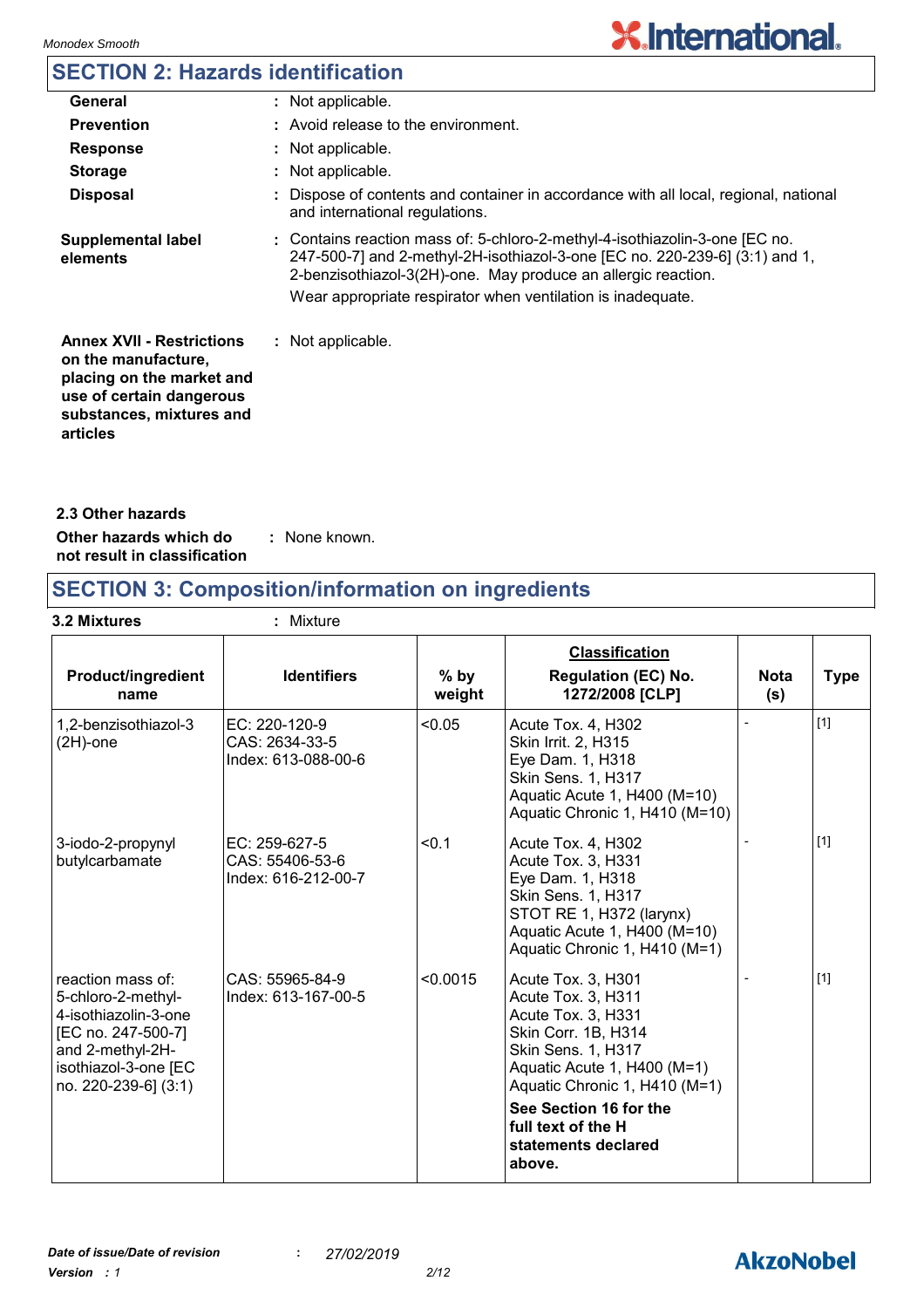### **SECTION 3: Composition/information on ingredients**

There are no additional ingredients present which, within the current knowledge of the supplier and in the concentrations applicable, are classified as hazardous to health or the environment, are PBTs or vPvBs or have been assigned a workplace exposure limit and hence require reporting in this section.

#### **Type**

[1] Substance classified with a health or environmental hazard

- [2] Substance with a workplace exposure limit
- [3] Substance meets the criteria for PBT according to Regulation (EC) No. 1907/2006, Annex XIII
- [4] Substance meets the criteria for vPvB according to Regulation (EC) No. 1907/2006, Annex XIII

[5] Substance of equivalent concern

Occupational exposure limits, if available, are listed in Section 8.

### **SECTION 4: First aid measures**

#### **4.1 Description of first aid measures**

| General                           | : In all cases of doubt, or when symptoms persist, seek medical attention. Never give<br>anything by mouth to an unconscious person. If unconscious, place in recovery<br>position and seek medical advice.                    |
|-----------------------------------|--------------------------------------------------------------------------------------------------------------------------------------------------------------------------------------------------------------------------------|
| Eye contact                       | : Remove contact lenses, irrigate copiously with clean, fresh water, holding the<br>eyelids apart for at least 10 minutes and seek immediate medical advice.                                                                   |
| <b>Inhalation</b>                 | : Remove to fresh air. Keep person warm and at rest. If not breathing, if breathing is<br>irregular or if respiratory arrest occurs, provide artificial respiration or oxygen by<br>trained personnel. Seek medical attention. |
| <b>Skin contact</b>               | : Remove contaminated clothing and shoes. Wash skin thoroughly with soap and<br>water or use recognised skin cleanser. Seek medical attention if irritation persists.<br>Do NOT use solvents or thinners.                      |
| Ingestion                         | : If swallowed, seek medical advice immediately and show the container or label.<br>Keep person warm and at rest. Do NOT induce vomiting.                                                                                      |
| <b>Protection of first-aiders</b> | : No action shall be taken involving any personal risk or without suitable training. It<br>may be dangerous to the person providing aid to give mouth-to-mouth resuscitation.                                                  |

#### **4.2 Most important symptoms and effects, both acute and delayed**

#### **Potential acute health effects**

| Eye contact                  | : No known significant effects or critical hazards. |
|------------------------------|-----------------------------------------------------|
| <b>Inhalation</b>            | : No known significant effects or critical hazards. |
| <b>Skin contact</b>          | : No known significant effects or critical hazards. |
| Ingestion                    | : No known significant effects or critical hazards. |
| Over-exposure signs/symptoms |                                                     |
| Eye contact                  | : No specific data.                                 |
| <b>Inhalation</b>            | : No specific data.                                 |
| <b>Skin contact</b>          | : No specific data.                                 |
| Ingestion                    | : No specific data.                                 |

#### **4.3 Indication of any immediate medical attention and special treatment needed**

| Notes to physician         | : Treat symptomatically. Contact poison treatment specialist immediately if large<br>quantities have been ingested or inhaled. |
|----------------------------|--------------------------------------------------------------------------------------------------------------------------------|
| <b>Specific treatments</b> | : No specific treatment.                                                                                                       |

## **SECTION 5: Firefighting measures**

| 5.1 Extinguishing media           |                                                                 |
|-----------------------------------|-----------------------------------------------------------------|
| Suitable extinguishing<br>media   | : Use an extinguishing agent suitable for the surrounding fire. |
| Unsuitable extinguishing<br>media | : None known.                                                   |

#### **5.2 Special hazards arising from the substance or mixture**

| Date of issue/Date of revision | 27/02/2019 |      |
|--------------------------------|------------|------|
| <b>Version</b> : 1             |            | 3/12 |

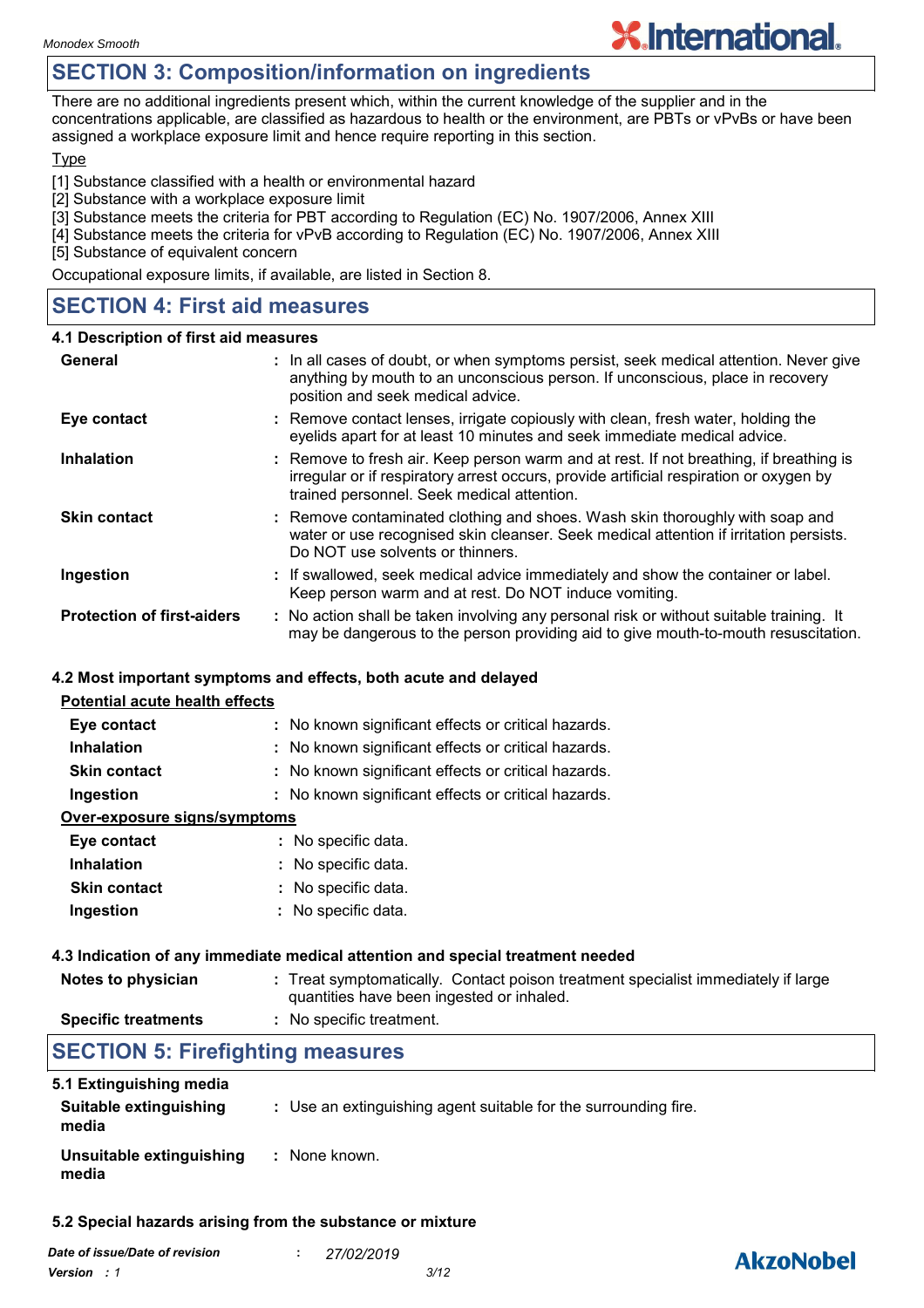### **SECTION 5: Firefighting measures**

| <b>Hazards from the</b><br>substance or mixture          | : In a fire or if heated, a pressure increase will occur and the container may burst.<br>This material is harmful to aquatic life with long lasting effects. Fire water<br>contaminated with this material must be contained and prevented from being<br>discharged to any waterway, sewer or drain.                                                                  |
|----------------------------------------------------------|-----------------------------------------------------------------------------------------------------------------------------------------------------------------------------------------------------------------------------------------------------------------------------------------------------------------------------------------------------------------------|
| <b>Hazardous thermal</b><br>decomposition products       | : Decomposition products may include the following materials:<br>carbon dioxide<br>carbon monoxide<br>sulfur oxides<br>metal oxide/oxides                                                                                                                                                                                                                             |
| 5.3 Advice for firefighters                              |                                                                                                                                                                                                                                                                                                                                                                       |
| <b>Special protective actions</b><br>for fire-fighters   | : Promptly isolate the scene by removing all persons from the vicinity of the incident if<br>there is a fire. No action shall be taken involving any personal risk or without<br>suitable training.                                                                                                                                                                   |
| <b>Special protective</b><br>equipment for fire-fighters | : Fire-fighters should wear appropriate protective equipment and self-contained<br>breathing apparatus (SCBA) with a full face-piece operated in positive pressure<br>mode. Clothing for fire-fighters (including helmets, protective boots and gloves)<br>conforming to European standard EN 469 will provide a basic level of protection for<br>chemical incidents. |

# **SECTION 6: Accidental release measures**

| 6.1 Personal precautions, protective equipment and emergency procedures |                                                                                                                                                                                                                                                                                                                                                                                                                 |  |  |  |  |
|-------------------------------------------------------------------------|-----------------------------------------------------------------------------------------------------------------------------------------------------------------------------------------------------------------------------------------------------------------------------------------------------------------------------------------------------------------------------------------------------------------|--|--|--|--|
| For non-emergency<br>personnel                                          | : No action shall be taken involving any personal risk or without suitable training.<br>Evacuate surrounding areas. Keep unnecessary and unprotected personnel from<br>entering. Do not touch or walk through spilt material. Avoid breathing vapour or<br>mist. Provide adequate ventilation. Wear appropriate respirator when ventilation is<br>inadequate. Put on appropriate personal protective equipment. |  |  |  |  |
|                                                                         | For emergency responders : If specialised clothing is required to deal with the spillage, take note of any<br>information in Section 8 on suitable and unsuitable materials. See also the<br>information in "For non-emergency personnel".                                                                                                                                                                      |  |  |  |  |
| <b>6.2 Environmental</b><br>precautions                                 | : Avoid dispersal of spilt material and runoff and contact with soil, waterways, drains<br>and sewers. Inform the relevant authorities if the product has caused environmental<br>pollution (sewers, waterways, soil or air). Water polluting material. May be harmful<br>to the environment if released in large quantities.                                                                                   |  |  |  |  |
|                                                                         |                                                                                                                                                                                                                                                                                                                                                                                                                 |  |  |  |  |

#### **6.3 Methods and material for containment and cleaning up**

| <b>Small spill</b>                 | : Stop leak if without risk. Move containers from spill area. Dilute with water and mop<br>up if water-soluble. Alternatively, or if water-insoluble, absorb with an inert dry<br>material and place in an appropriate waste disposal container. Dispose of via a<br>licensed waste disposal contractor.                                                                                                                                                                                                                                                                                          |
|------------------------------------|---------------------------------------------------------------------------------------------------------------------------------------------------------------------------------------------------------------------------------------------------------------------------------------------------------------------------------------------------------------------------------------------------------------------------------------------------------------------------------------------------------------------------------------------------------------------------------------------------|
| Large spill                        | : Stop leak if without risk. Move containers from spill area. Approach the release<br>from upwind. Prevent entry into sewers, water courses, basements or confined<br>areas. Wash spillages into an effluent treatment plant or proceed as follows.<br>Contain and collect spillage with non-combustible, absorbent material e.g. sand,<br>earth, vermiculite or diatomaceous earth and place in container for disposal<br>according to local regulations. Dispose of via a licensed waste disposal contractor.<br>Contaminated absorbent material may pose the same hazard as the spilt product. |
| 6.4 Reference to other<br>sections | : See Section 1 for emergency contact information.<br>See Section 8 for information on appropriate personal protective equipment.<br>See Section 13 for additional waste treatment information.                                                                                                                                                                                                                                                                                                                                                                                                   |

# **AkzoNobel**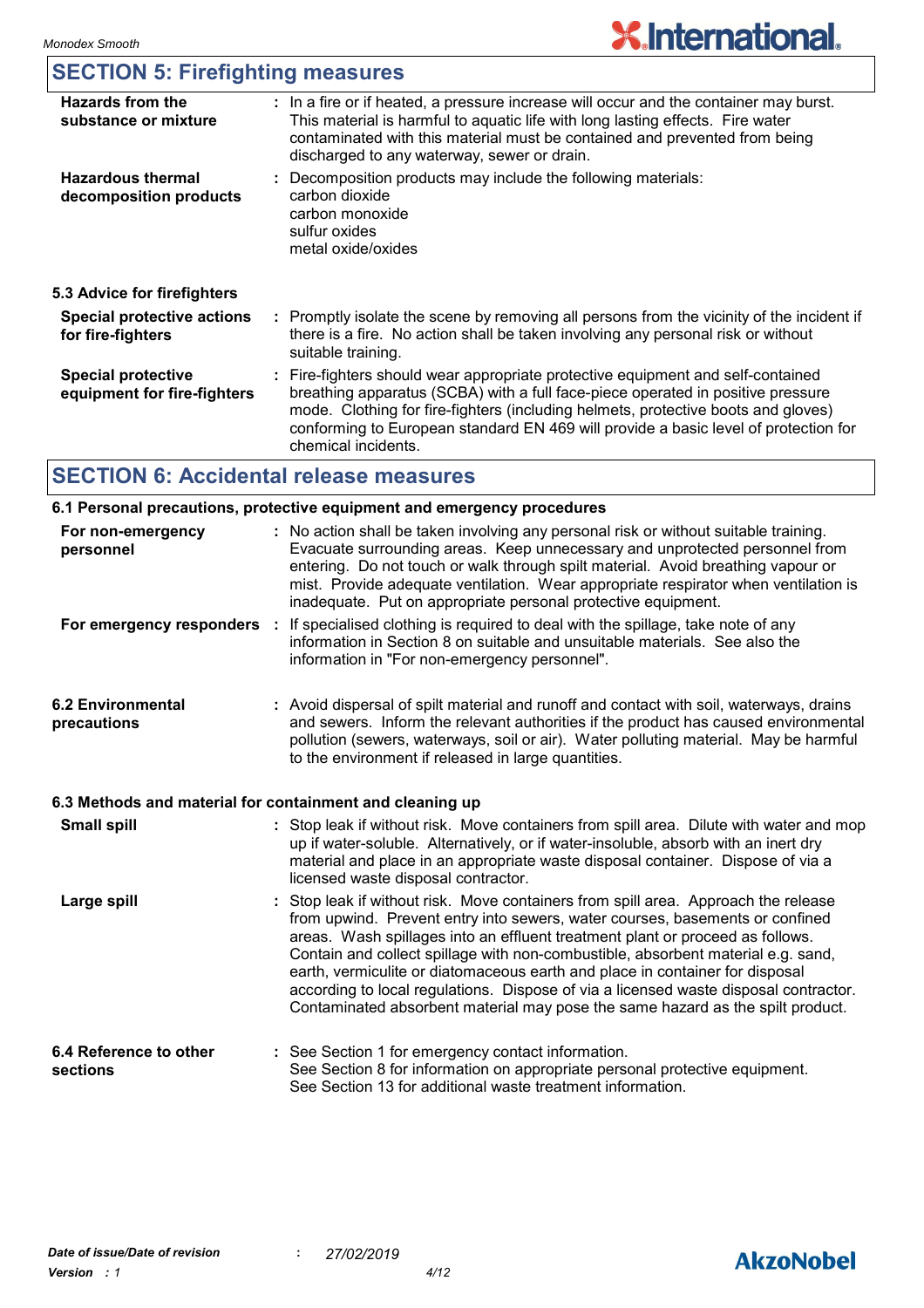# **SECTION 7: Handling and storage**

The information in this section contains generic advice and guidance. The list of Identified Uses in Section 1 should be consulted for any available use-specific information provided in the Exposure Scenario(s).

#### **7.1 Precautions for safe handling**

| <b>Protective measures</b>                | : Put on appropriate personal protective equipment (see Section 8). Do not ingest.<br>Avoid contact with eyes, skin and clothing. Avoid breathing vapour or mist. Avoid<br>release to the environment. Keep in the original container or an approved<br>alternative made from a compatible material, kept tightly closed when not in use.<br>Empty containers retain product residue and can be hazardous. Do not reuse<br>container. |
|-------------------------------------------|---------------------------------------------------------------------------------------------------------------------------------------------------------------------------------------------------------------------------------------------------------------------------------------------------------------------------------------------------------------------------------------------------------------------------------------|
| Advice on general<br>occupational hygiene | : Eating, drinking and smoking should be prohibited in areas where this material is<br>handled, stored and processed. Workers should wash hands and face before<br>eating, drinking and smoking. Remove contaminated clothing and protective<br>equipment before entering eating areas. See also Section 8 for additional<br>information on hygiene measures.                                                                         |

#### **7.2 Conditions for safe storage, including any incompatibilities**

Store in accordance with local regulations. Store in original container protected from direct sunlight in a dry, cool and well-ventilated area, away from incompatible materials (see Section 10) and food and drink. Keep container tightly closed and sealed until ready for use. Containers that have been opened must be carefully resealed and kept upright to prevent leakage. Do not store in unlabelled containers. Use appropriate containment to avoid environmental contamination.

| 7.3 Specific end use(s)                 |                  |
|-----------------------------------------|------------------|
| <b>Recommendations</b>                  | : Not available. |
| Industrial sector specific<br>solutions | : Not available. |

### **SECTION 8: Exposure controls/personal protection**

The information in this section contains generic advice and guidance. Information is provided based on typical anticipated uses of the product. Additional measures might be required for bulk handling or other uses that could significantly increase worker exposure or environmental releases.

#### **8.1 Control parameters**

#### **Occupational exposure limits**

No exposure limit value known.

**Recommended monitoring : If this product contains ingredients with exposure limits, personal, workplace procedures** atmosphere or biological monitoring may be required to determine the effectiveness of the ventilation or other control measures and/or the necessity to use respiratory protective equipment. Reference should be made to monitoring standards, such as the following: European Standard EN 689 (Workplace atmospheres - Guidance for the assessment of exposure by inhalation to chemical agents for comparison with limit values and measurement strategy) European Standard EN 14042 (Workplace atmospheres - Guide for the application and use of procedures for the assessment of exposure to chemical and biological agents) European Standard EN 482 (Workplace atmospheres - General requirements for the performance of procedures for the measurement of chemical agents) Reference to national guidance documents for methods for the determination of hazardous substances will also be required.

#### **DNELs/DMELs**

No DNELs/DMELs available.

#### **PNECs**

No PNECs available

#### **8.2 Exposure controls**

- **Appropriate engineering controls**
	- **:** Good general ventilation should be sufficient to control worker exposure to airborne contaminants.

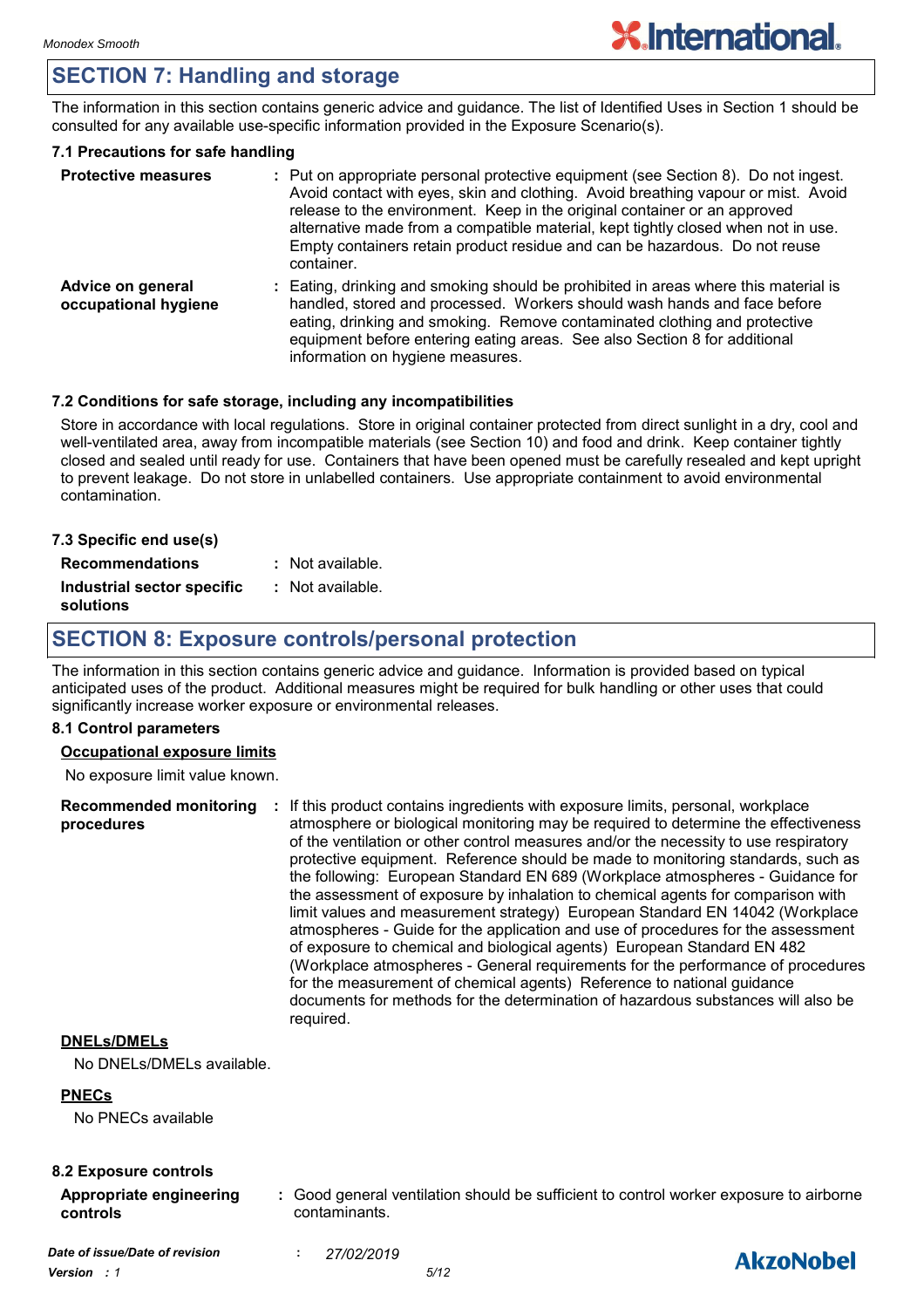# **SECTION 8: Exposure controls/personal protection**

| <b>Individual protection measures</b>     |                                                                                                                                                                                                                                                                                                                                                                                                                                                                                                                                                                                                                                                                                                                                                                                                                                                                                                                                                                                                                                                                                                                                                                                                                                                                                                                                                                          |
|-------------------------------------------|--------------------------------------------------------------------------------------------------------------------------------------------------------------------------------------------------------------------------------------------------------------------------------------------------------------------------------------------------------------------------------------------------------------------------------------------------------------------------------------------------------------------------------------------------------------------------------------------------------------------------------------------------------------------------------------------------------------------------------------------------------------------------------------------------------------------------------------------------------------------------------------------------------------------------------------------------------------------------------------------------------------------------------------------------------------------------------------------------------------------------------------------------------------------------------------------------------------------------------------------------------------------------------------------------------------------------------------------------------------------------|
| <b>Hygiene measures</b>                   | : Wash hands, forearms and face thoroughly after handling chemical products,<br>before eating, smoking and using the lavatory and at the end of the working period.<br>Appropriate techniques should be used to remove potentially contaminated clothing.<br>Wash contaminated clothing before reusing. Ensure that eyewash stations and<br>safety showers are close to the workstation location.                                                                                                                                                                                                                                                                                                                                                                                                                                                                                                                                                                                                                                                                                                                                                                                                                                                                                                                                                                        |
| <b>Eye/face protection</b>                | : Safety eyewear complying with an approved standard should be used when a risk<br>assessment indicates this is necessary to avoid exposure to liquid splashes, mists,<br>gases or dusts. Use eye protection according to EN 166, designed to protect<br>against liquid splashes. If contact is possible, the following protection should be<br>worn, unless the assessment indicates a higher degree of protection: safety<br>glasses with side-shields.                                                                                                                                                                                                                                                                                                                                                                                                                                                                                                                                                                                                                                                                                                                                                                                                                                                                                                                |
| <b>Skin protection</b>                    |                                                                                                                                                                                                                                                                                                                                                                                                                                                                                                                                                                                                                                                                                                                                                                                                                                                                                                                                                                                                                                                                                                                                                                                                                                                                                                                                                                          |
| <b>Hand protection</b>                    | : Use chemical resistant gloves classified under Standard EN 374: Protective gloves<br>against chemicals and micro-organisms. Recommended: Viton® or Nitrile<br>gloves. When prolonged or frequently repeated contact may occur, a glove with a<br>protection class of 6 (breakthrough time greater than 480 minutes according to EN<br>374) is recommended. When only brief contact is expected, a glove with a<br>protection class of 2 or higher (breakthrough time greater than 30 minutes<br>according to EN 374) is recommended. The user must check that the final choice<br>of type of glove selected for handling this product is the most appropriate and takes<br>into account the particular conditions of use, as included in the user's risk<br>assessment. NOTICE: The selection of a specific glove for a particular application<br>and duration of use in a workplace should also take into account all relevant<br>workplace factors such as, but not limited to: Other chemicals which may be<br>handled, physical requirements (cut/puncture protection, dexterity, thermal<br>protection), potential body reactions to glove materials, as well as the instructions/<br>specifications provided by the glove supplier. Barrier creams may help to protect<br>the exposed areas of the skin but should not be applied once exposure has<br>occurred. |
| <b>Body protection</b>                    | Personal protective equipment for the body should be selected based on the task<br>being performed and the risks involved and should be approved by a specialist<br>before handling this product.EN ISO 13688                                                                                                                                                                                                                                                                                                                                                                                                                                                                                                                                                                                                                                                                                                                                                                                                                                                                                                                                                                                                                                                                                                                                                            |
| Other skin protection                     | : Appropriate footwear and any additional skin protection measures should be<br>selected based on the task being performed and the risks involved and should be<br>approved by a specialist before handling this product.                                                                                                                                                                                                                                                                                                                                                                                                                                                                                                                                                                                                                                                                                                                                                                                                                                                                                                                                                                                                                                                                                                                                                |
| <b>Respiratory protection</b>             | : Use a properly fitted, air-purifying or air-fed respirator complying with an approved<br>standard if a risk assessment indicates this is necessary according to EN529.<br>Respirator selection must be based on known or anticipated exposure levels, the<br>hazards of the product and the safe working limits of the selected respirator.                                                                                                                                                                                                                                                                                                                                                                                                                                                                                                                                                                                                                                                                                                                                                                                                                                                                                                                                                                                                                            |
| <b>Environmental exposure</b><br>controls | Emissions from ventilation or work process equipment should be checked to<br>ensure they comply with the requirements of environmental protection legislation.<br>In some cases, fume scrubbers, filters or engineering modifications to the process<br>equipment will be necessary to reduce emissions to acceptable levels.                                                                                                                                                                                                                                                                                                                                                                                                                                                                                                                                                                                                                                                                                                                                                                                                                                                                                                                                                                                                                                            |

# **SECTION 9: Physical and chemical properties**

### **9.1 Information on basic physical and chemical properties**

| <b>Appearance</b>                          |                                                                   |
|--------------------------------------------|-------------------------------------------------------------------|
| <b>Physical state</b>                      | : Liguid.                                                         |
| Colour                                     | : White.                                                          |
| Odour                                      | $:$ Faint odour.                                                  |
| <b>Odour threshold</b>                     | : Not available.                                                  |
| рH                                         | : 9                                                               |
| <b>Melting point/freezing point</b>        | : Not available.                                                  |
| Initial boiling point and<br>boiling range | : Lowest known value: $100^{\circ}$ C (212 $^{\circ}$ F) (water). |
| <b>Flash point</b>                         | : Closed cup: $101^{\circ}$ C                                     |
| <b>Evaporation rate</b>                    | : Not available.                                                  |
| Date of issue/Date of revision             | 27/02/2019<br>÷.                                                  |
| <b>Version</b> : 1                         | 6/12                                                              |

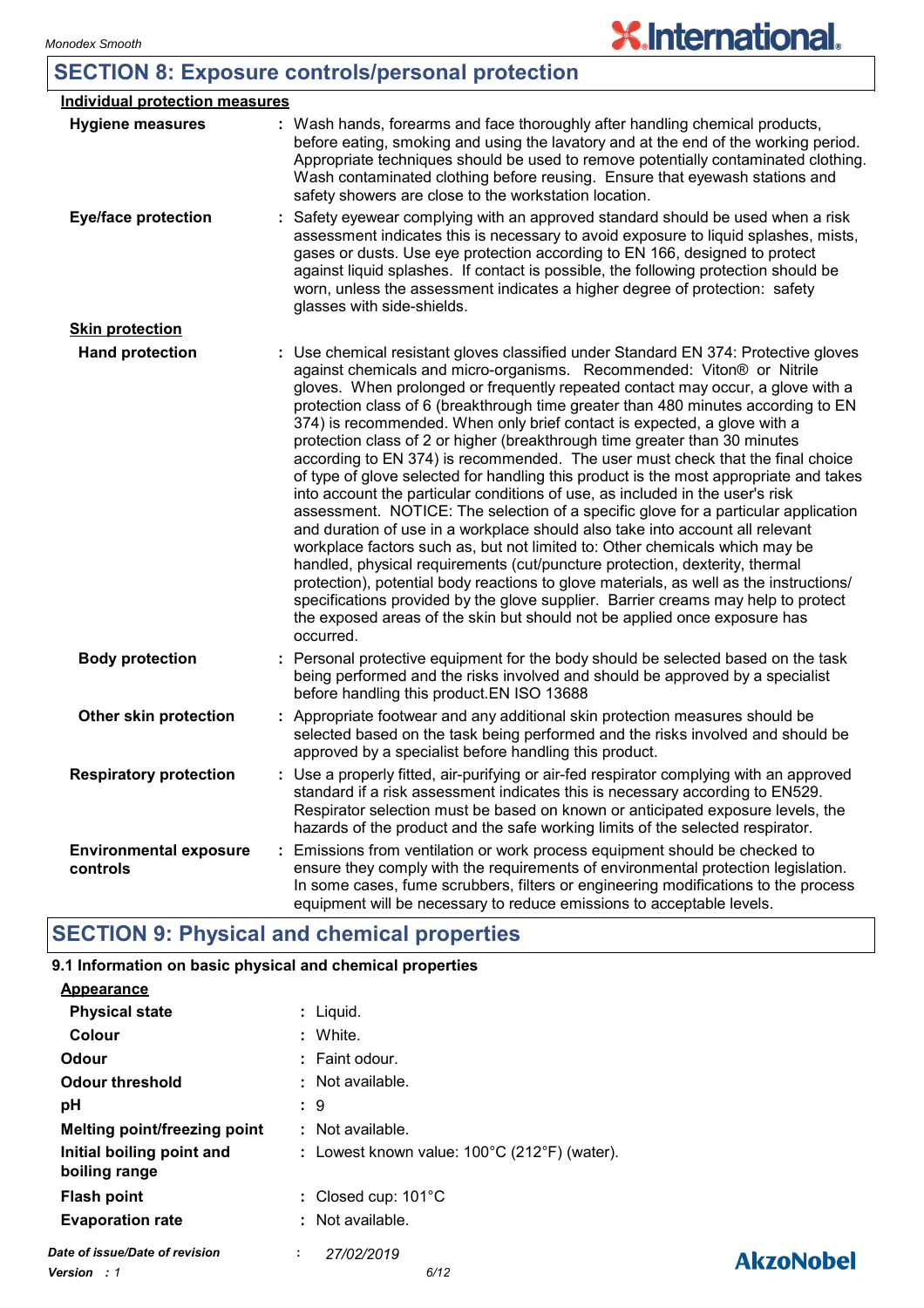# **X.International.**

# **SECTION 9: Physical and chemical properties**

| Flammability (solid, gas)                                         | : Not available.                                             |
|-------------------------------------------------------------------|--------------------------------------------------------------|
| Upper/lower flammability or<br>explosive limits                   | $:$ Not available.                                           |
| Vapour pressure                                                   | $:$ Not available.                                           |
| Vapour density                                                    | $:$ Not available.                                           |
| <b>Relative density</b>                                           | : 1.41                                                       |
| Solubility(ies)                                                   | : Soluble in the following materials: cold water.            |
| <b>Partition coefficient: n-octanol/: Not available.</b><br>water |                                                              |
| <b>Auto-ignition temperature</b>                                  | : Not available.                                             |
| <b>Decomposition temperature</b>                                  | : Not available.                                             |
| <b>Viscosity</b>                                                  | : Kinematic (room temperature): $1345.41$ mm <sup>2</sup> /s |
| <b>Explosive properties</b>                                       | : Not available.                                             |
| <b>Oxidising properties</b>                                       | : Not available.                                             |

#### **9.2 Other information**

No additional information.

| <b>SECTION 10: Stability and reactivity</b> |                                                                                                           |  |  |  |
|---------------------------------------------|-----------------------------------------------------------------------------------------------------------|--|--|--|
| 10.1 Reactivity                             | : No specific test data related to reactivity available for this product or its ingredients.              |  |  |  |
| <b>10.2 Chemical stability</b>              | : The product is stable.                                                                                  |  |  |  |
| 10.3 Possibility of<br>hazardous reactions  | : Under normal conditions of storage and use, hazardous reactions will not occur.                         |  |  |  |
| 10.4 Conditions to avoid                    | : No specific data.                                                                                       |  |  |  |
| 10.5 Incompatible materials                 | : No specific data.                                                                                       |  |  |  |
| 10.6 Hazardous<br>decomposition products    | : Under normal conditions of storage and use, hazardous decomposition products<br>should not be produced. |  |  |  |
|                                             |                                                                                                           |  |  |  |

### **SECTION 11: Toxicological information**

#### **11.1 Information on toxicological effects**

#### **Acute toxicity**

| Product/ingredient name                                                                                                                            | <b>Result</b> | <b>Species</b> | <b>Dose</b> | <b>Exposure</b>          |
|----------------------------------------------------------------------------------------------------------------------------------------------------|---------------|----------------|-------------|--------------------------|
| 1,2-benzisothiazol-3(2H)-<br>one                                                                                                                   | LD50 Oral     | Rat            | 1020 mg/kg  |                          |
| 3-iodo-2-propynyl<br>butylcarbamate                                                                                                                | LD50 Oral     | Rat            | 1470 mg/kg  | $\overline{\phantom{0}}$ |
| reaction mass of: 5-chloro-<br>2-methyl-4-isothiazolin-<br>3-one [EC no. 247-500-7]<br>and 2-methyl-2H-isothiazol-<br>3-one [EC no. 220-239-6] (3: | LD50 Oral     | Rat            | 53 mg/kg    |                          |

**Conclusion/Summary :** Not available.

#### **Irritation/Corrosion**

### **AkzoNobel**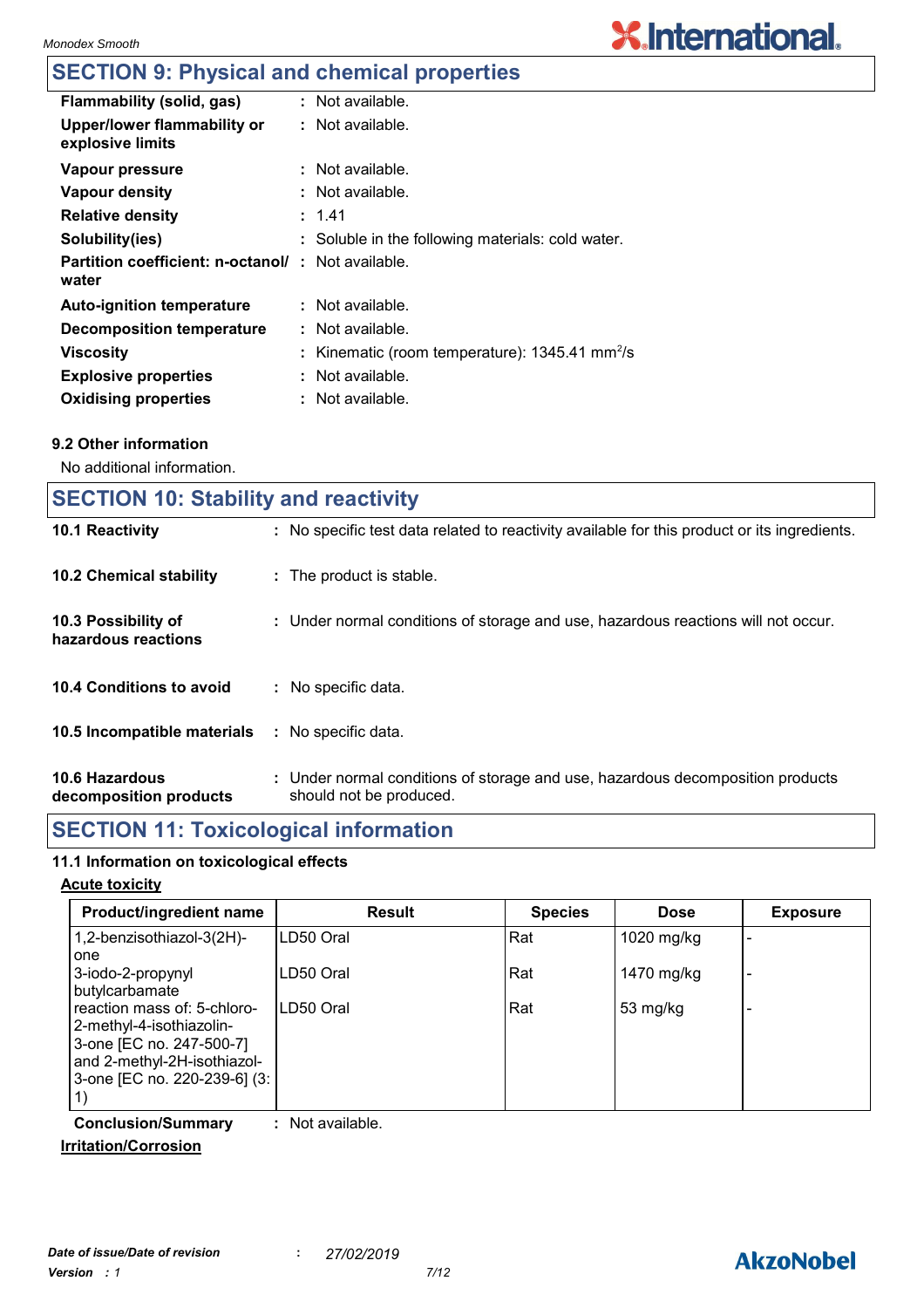# **SECTION 11: Toxicological information**



| <b>Product/ingredient name</b>                                                                                                                           | <b>Result</b>          | <b>Species</b> | <b>Score</b>             | <b>Exposure</b>       | <b>Observation</b> |
|----------------------------------------------------------------------------------------------------------------------------------------------------------|------------------------|----------------|--------------------------|-----------------------|--------------------|
| 1,2-benzisothiazol-3(2H)-one                                                                                                                             | Skin - Mild irritant   | Human          |                          | 48 hours 5<br>Percent |                    |
| reaction mass of: 5-chloro-<br>2-methyl-4-isothiazolin-<br>3-one [EC no. 247-500-7]<br>and 2-methyl-2H-isothiazol-<br>3-one [EC no. 220-239-6] (3:<br>1) | Skin - Severe irritant | Human          | $\overline{\phantom{0}}$ | 0.01 Percent          |                    |
| <b>Conclusion/Summary</b>                                                                                                                                | : Not available.       |                |                          |                       |                    |
| <b>Sensitisation</b>                                                                                                                                     |                        |                |                          |                       |                    |
| <b>Conclusion/Summary</b>                                                                                                                                | : Not available.       |                |                          |                       |                    |
| <b>Mutagenicity</b>                                                                                                                                      |                        |                |                          |                       |                    |
| <b>Conclusion/Summary</b>                                                                                                                                | : Not available.       |                |                          |                       |                    |
| Carcinogenicity                                                                                                                                          |                        |                |                          |                       |                    |
| <b>Conclusion/Summary</b>                                                                                                                                | : Not available.       |                |                          |                       |                    |
| <b>Reproductive toxicity</b>                                                                                                                             |                        |                |                          |                       |                    |
| <b>Conclusion/Summary</b>                                                                                                                                | : Not available.       |                |                          |                       |                    |
| <b>Teratogenicity</b>                                                                                                                                    |                        |                |                          |                       |                    |

**Conclusion/Summary :** Not available. **Specific target organ toxicity (single exposure)**

Not available.

#### **Specific target organ toxicity (repeated exposure)**

| Product/ingredient name          | Category              | <b>Route of</b><br>exposure | <b>Target organs</b> |
|----------------------------------|-----------------------|-----------------------------|----------------------|
| 3-iodo-2-propynyl butylcarbamate | Category <sup>1</sup> | Not determined              | larvnx               |

#### **Aspiration hazard**

Not available.

| Information on likely routes : Not available.<br>of exposure |                                                                              |
|--------------------------------------------------------------|------------------------------------------------------------------------------|
| Potential acute health effects                               |                                                                              |
| Eye contact                                                  | : No known significant effects or critical hazards.                          |
| <b>Inhalation</b>                                            | : No known significant effects or critical hazards.                          |
| <b>Skin contact</b>                                          | : No known significant effects or critical hazards.                          |
| Ingestion                                                    | : No known significant effects or critical hazards.                          |
|                                                              | Symptoms related to the physical, chemical and toxicological characteristics |
| Eye contact                                                  | : No specific data.                                                          |
| <b>Inhalation</b>                                            | : No specific data.                                                          |
| <b>Skin contact</b>                                          | : No specific data.                                                          |
| Ingestion                                                    | : No specific data.                                                          |

#### **Delayed and immediate effects as well as chronic effects from short and long-term exposure**

| <b>Short term exposure</b>                        |                  |
|---------------------------------------------------|------------------|
| <b>Potential immediate</b><br>effects             | : Not available. |
| <b>Potential delayed effects : Not available.</b> |                  |
| Long term exposure                                |                  |

### **AkzoNobel**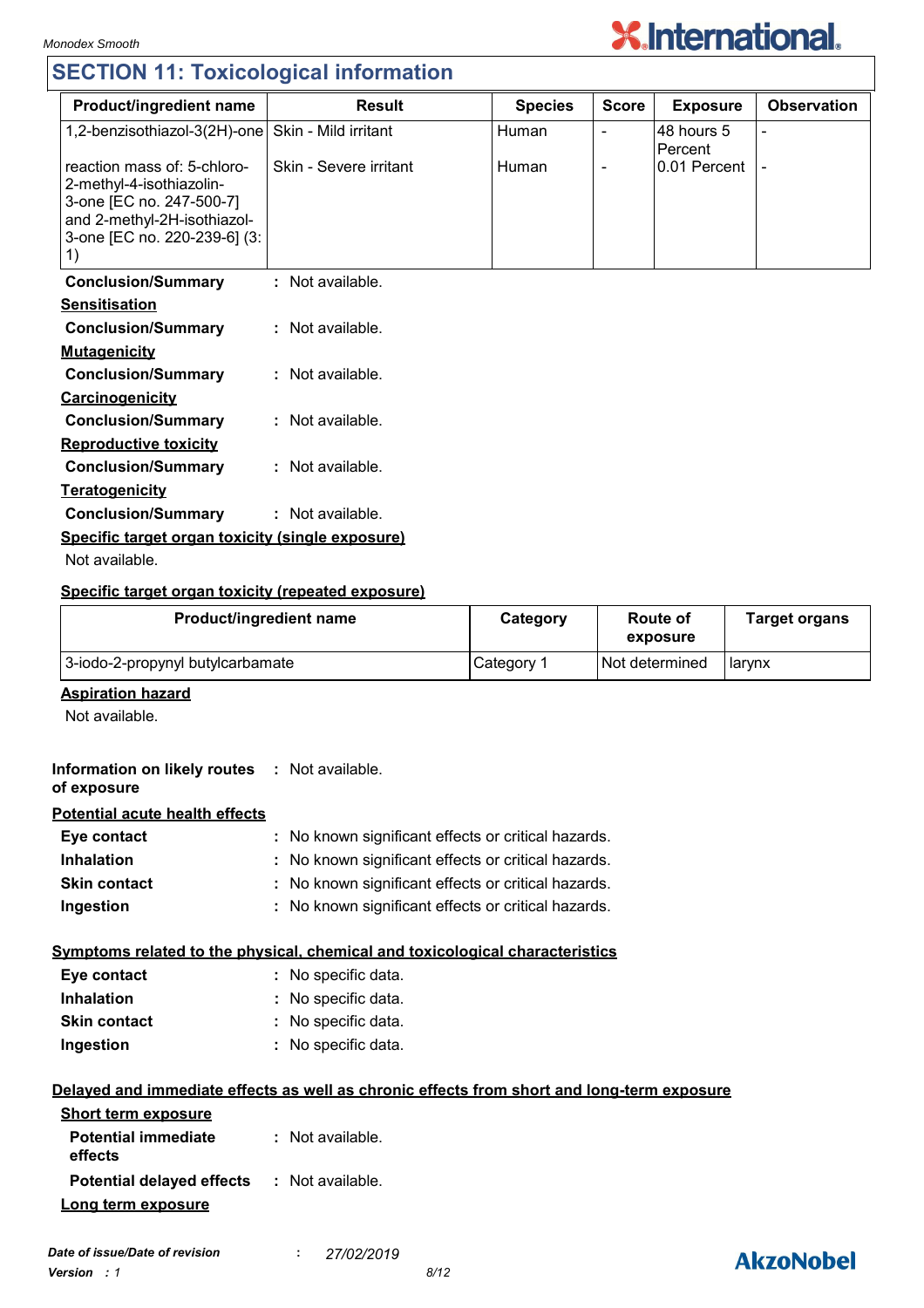## **SECTION 11: Toxicological information**

| <b>Potential immediate</b><br>effects             | $:$ Not available.                                  |
|---------------------------------------------------|-----------------------------------------------------|
| <b>Potential delayed effects : Not available.</b> |                                                     |
| Potential chronic health effects                  |                                                     |
| Not available.                                    |                                                     |
| <b>Conclusion/Summary</b>                         | $:$ Not available.                                  |
| General                                           | : No known significant effects or critical hazards. |
| Carcinogenicity                                   | : No known significant effects or critical hazards. |
| <b>Mutagenicity</b>                               | : No known significant effects or critical hazards. |
| <b>Teratogenicity</b>                             | : No known significant effects or critical hazards. |
| Developmental effects                             | : No known significant effects or critical hazards. |
| <b>Fertility effects</b>                          | : No known significant effects or critical hazards. |

#### **Other information :**

: Not available.

### **SECTION 12: Ecological information**

#### **12.1 Toxicity**

| Product/ingredient name                          | Result                          | <b>Species</b>              | <b>Exposure</b> |
|--------------------------------------------------|---------------------------------|-----------------------------|-----------------|
| 1,2-benzisothiazol-3(2H)-one Acute EC50 1.5 mg/l |                                 | Daphnia - Daphnia magna     | 48 hours        |
|                                                  | Acute EC50 97 ppb Fresh water   | Daphnia - Daphnia magna     | 48 hours        |
|                                                  | Acute IC50 0.067 mg/l           | Algae - Pseudokirchneriella | 72 hours        |
|                                                  |                                 | subcapitata                 |                 |
|                                                  | Acute LC50 >10 mg/l Fresh water | Crustaceans - Ceriodaphnia  | 148 hours       |
|                                                  |                                 | dubia                       |                 |
|                                                  | Acute LC50 1.3 mg/l             | Fish - Ochorhyncus mykiss   | 96 hours        |
|                                                  | Acute LC50 167 ppb Fresh water  | Fish - Oncorhynchus mykiss  | 196 hours       |
| 3-iodo-2-propynyl<br>butylcarbamate              | Acute EC50 0.16 mg/l            | Daphnia                     | 48 hours        |
|                                                  | Acute LC50 0.072 mg/l           | Fish - Oncorhynchus Mykiss  | 196 hours       |
|                                                  | Chronic NOEC 8.4 ppb            | Fish - Pimephales promelas  | 35 days         |

**Conclusion/Summary :** Not available.

#### **12.2 Persistence and degradability**

**Conclusion/Summary :** Not available.

#### **12.3 Bioaccumulative potential**

Not available.

#### **12.4 Mobility in soil**

| Soil/water partition   | : Not available.   |
|------------------------|--------------------|
| coefficient $(K_{oc})$ |                    |
| <b>Mobility</b>        | $:$ Not available. |

#### **12.5 Results of PBT and vPvB assessment**

- **PBT** : Not applicable.
- **vPvB :** Not applicable.
- **12.6 Other adverse effects** : No known significant effects or critical hazards.

# **AkzoNobel**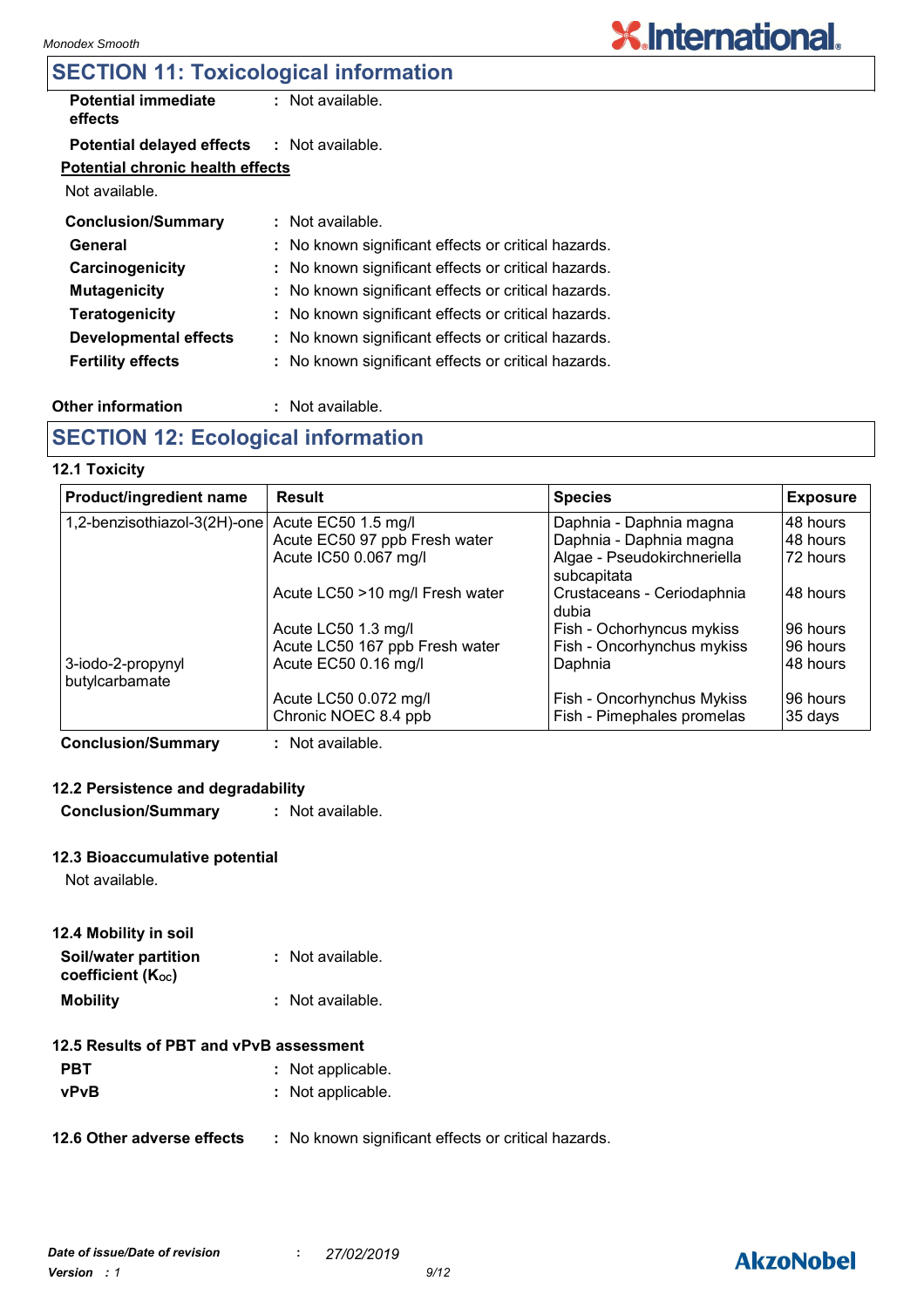### **SECTION 13: Disposal considerations**

The information in this section contains generic advice and guidance. The list of Identified Uses in Section 1 should be consulted for any available use-specific information provided in the Exposure Scenario(s).

#### **13.1 Waste treatment methods**

| <b>Product</b>             |                                                                                                                                                                                                                                                                                                                                                                                                                                                                                                                                                     |
|----------------------------|-----------------------------------------------------------------------------------------------------------------------------------------------------------------------------------------------------------------------------------------------------------------------------------------------------------------------------------------------------------------------------------------------------------------------------------------------------------------------------------------------------------------------------------------------------|
| <b>Methods of disposal</b> | : The generation of waste should be avoided or minimised wherever possible.<br>Disposal of this product, solutions and any by-products should at all times comply<br>with the requirements of environmental protection and waste disposal legislation<br>and any regional local authority requirements.<br>Dispose of surplus and non-recyclable products via a licensed waste disposal<br>contractor. Waste should not be disposed of untreated to the sewer unless fully<br>compliant with the requirements of all authorities with jurisdiction. |
| <b>Hazardous waste</b>     | : The classification of the product may meet the criteria for a hazardous waste.                                                                                                                                                                                                                                                                                                                                                                                                                                                                    |

#### **European waste catalogue (EWC)**

| Code number                | <b>Waste designation</b>                                                                                                                                                                                                                                                                                                                     |  |
|----------------------------|----------------------------------------------------------------------------------------------------------------------------------------------------------------------------------------------------------------------------------------------------------------------------------------------------------------------------------------------|--|
| EWC 08 01 12               | waste paint and varnish other than those mentioned in 08 01 11                                                                                                                                                                                                                                                                               |  |
| <b>Packaging</b>           |                                                                                                                                                                                                                                                                                                                                              |  |
| <b>Methods of disposal</b> | : Dispose of containers contaminated by the product in accordance with local or<br>national legal provisions. This material and its container must be disposed of as<br>hazardous waste. Dispose of via a licensed waste disposal contractor.                                                                                                |  |
| <b>Special precautions</b> | : This material and its container must be disposed of in a safe way. Care should be<br>taken when handling emptied containers that have not been cleaned or rinsed out.<br>Empty containers or liners may retain some product residues. Avoid dispersal of<br>spilt material and runoff and contact with soil, waterways, drains and sewers. |  |

### **SECTION 14: Transport information**

|                                         | <b>ADR/RID</b>           | <b>IMDG</b>    | <b>IATA</b>    |
|-----------------------------------------|--------------------------|----------------|----------------|
| 14.1 UN number                          | Not regulated.           | Not regulated. | Not regulated. |
| 14.2 UN proper<br>shipping name         | $\overline{\phantom{a}}$ |                |                |
| 14.3 Transport<br>hazard class(es)      | $\blacksquare$           |                |                |
| 14.4 Packing<br>group                   | $\overline{\phantom{a}}$ |                |                |
| 14.5<br><b>Environmental</b><br>hazards | No.                      | No.            | No.            |
| <b>Additional</b><br>information        |                          |                |                |

**IMDG Code Segregation group :** Not applicable.

**14.6 Special precautions for user**

**Transport within user's premises:** always transport in closed containers that are **:** upright and secure. Ensure that persons transporting the product know what to do in the event of an accident or spillage.

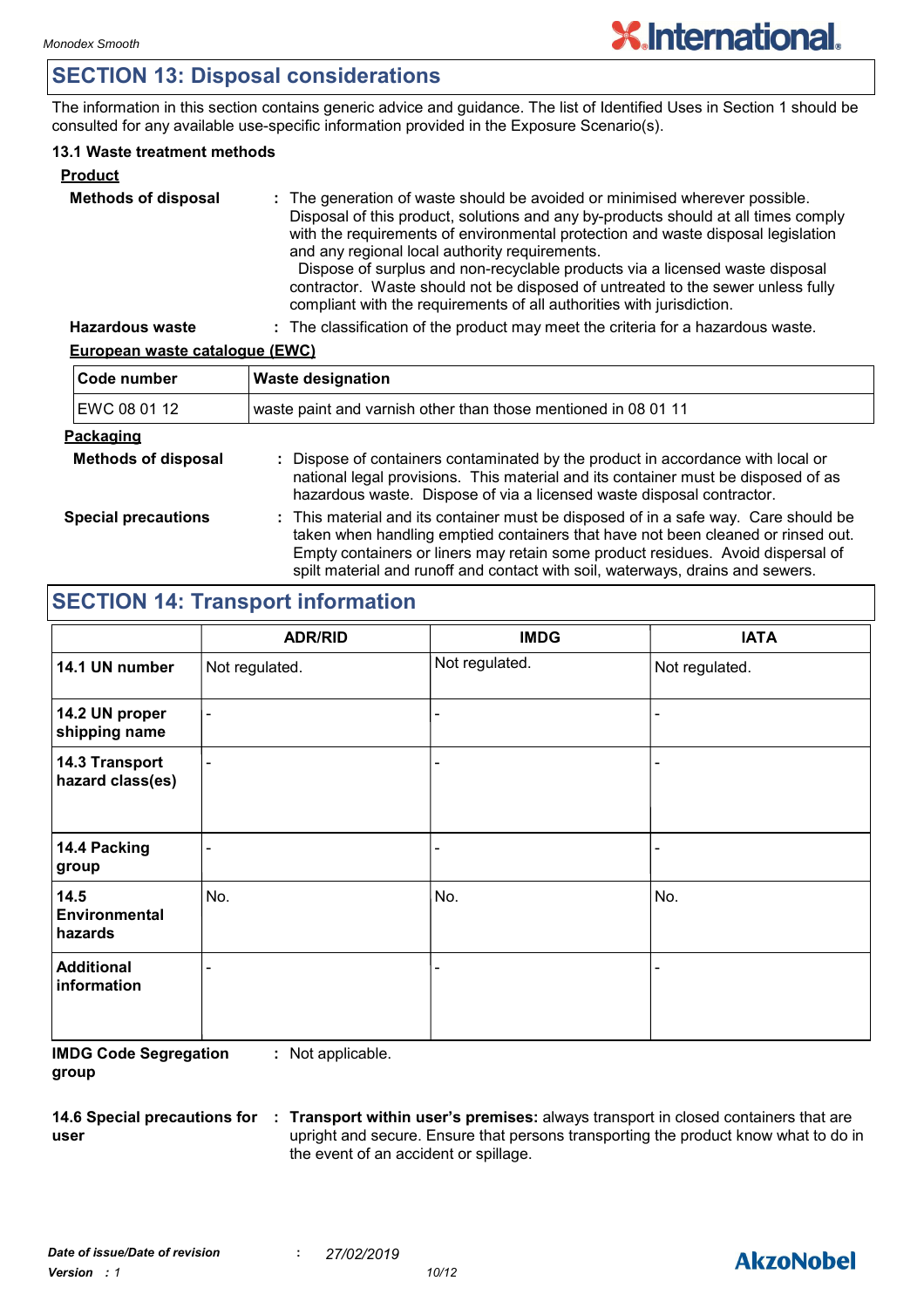### **SECTION 14: Transport information**

**14.7 Transport in bulk according to Annex II of Marpol and the IBC Code :** Not available.

### **SECTION 15: Regulatory information**

|                                                                                                                                                                            | 15.1 Safety, health and environmental regulations/legislation specific for the substance or mixture      |  |  |
|----------------------------------------------------------------------------------------------------------------------------------------------------------------------------|----------------------------------------------------------------------------------------------------------|--|--|
| EU Regulation (EC) No. 1907/2006 (REACH)                                                                                                                                   |                                                                                                          |  |  |
| <b>Annex XIV - List of substances subject to authorisation</b>                                                                                                             |                                                                                                          |  |  |
| <b>Annex XIV</b>                                                                                                                                                           |                                                                                                          |  |  |
| <b>Substances of very high concern</b>                                                                                                                                     |                                                                                                          |  |  |
| None of the components are listed.                                                                                                                                         |                                                                                                          |  |  |
| <b>Annex XVII - Restrictions : Not applicable.</b><br>on the manufacture,<br>placing on the market<br>and use of certain<br>dangerous substances,<br>mixtures and articles |                                                                                                          |  |  |
| <b>Other EU regulations</b>                                                                                                                                                |                                                                                                          |  |  |
| <b>Europe inventory</b>                                                                                                                                                    | : Not determined.                                                                                        |  |  |
| <b>Special packaging requirements</b>                                                                                                                                      |                                                                                                          |  |  |
| <b>Containers to be fitted</b><br>with child-resistant<br>fastenings                                                                                                       | : Not applicable.                                                                                        |  |  |
| Tactile warning of danger : Not applicable.                                                                                                                                |                                                                                                          |  |  |
| Ozone depleting substances (1005/2009/EU)<br>Not listed.                                                                                                                   |                                                                                                          |  |  |
| Prior Informed Consent (PIC) (649/2012/EU)<br>Not listed.                                                                                                                  |                                                                                                          |  |  |
| <b>National regulations</b><br><b>References</b>                                                                                                                           | : Conforms to Regulation (EC) No. 1907/2006 (REACH), Annex II and Regulation<br>(EC) No. 1272/2008 (CLP) |  |  |
| 15.2 Chemical safety<br>assessment                                                                                                                                         | : No Chemical Safety Assessment has been carried out.                                                    |  |  |
| <b>SECTION 16: Other information</b>                                                                                                                                       |                                                                                                          |  |  |

 $\nabla$  $\dot{I}$  Indicates information that has changed from previously issued version.

| <b>Abbreviations and</b><br>acronyms | $:$ ATE = Acute Toxicity Estimate<br>CLP = Classification, Labelling and Packaging Regulation [Regulation (EC) No.<br>1272/2008]<br>DMEL = Derived Minimal Effect Level<br>DNEL = Derived No Effect Level<br>EUH statement = CLP-specific Hazard statement<br>PBT = Persistent, Bioaccumulative and Toxic<br>PNEC = Predicted No Effect Concentration<br><b>RRN = REACH Registration Number</b> |
|--------------------------------------|-------------------------------------------------------------------------------------------------------------------------------------------------------------------------------------------------------------------------------------------------------------------------------------------------------------------------------------------------------------------------------------------------|
|                                      | vPvB = Very Persistent and Very Bioaccumulative                                                                                                                                                                                                                                                                                                                                                 |

#### **Procedure used to derive the classification according to Regulation (EC) No. 1272/2008 [CLP/GHS]**

| <b>Classification</b>   | <b>Justification</b> |
|-------------------------|----------------------|
| Aquatic Chronic 3, H412 | ICalculation method  |

# **AkzoNobel**